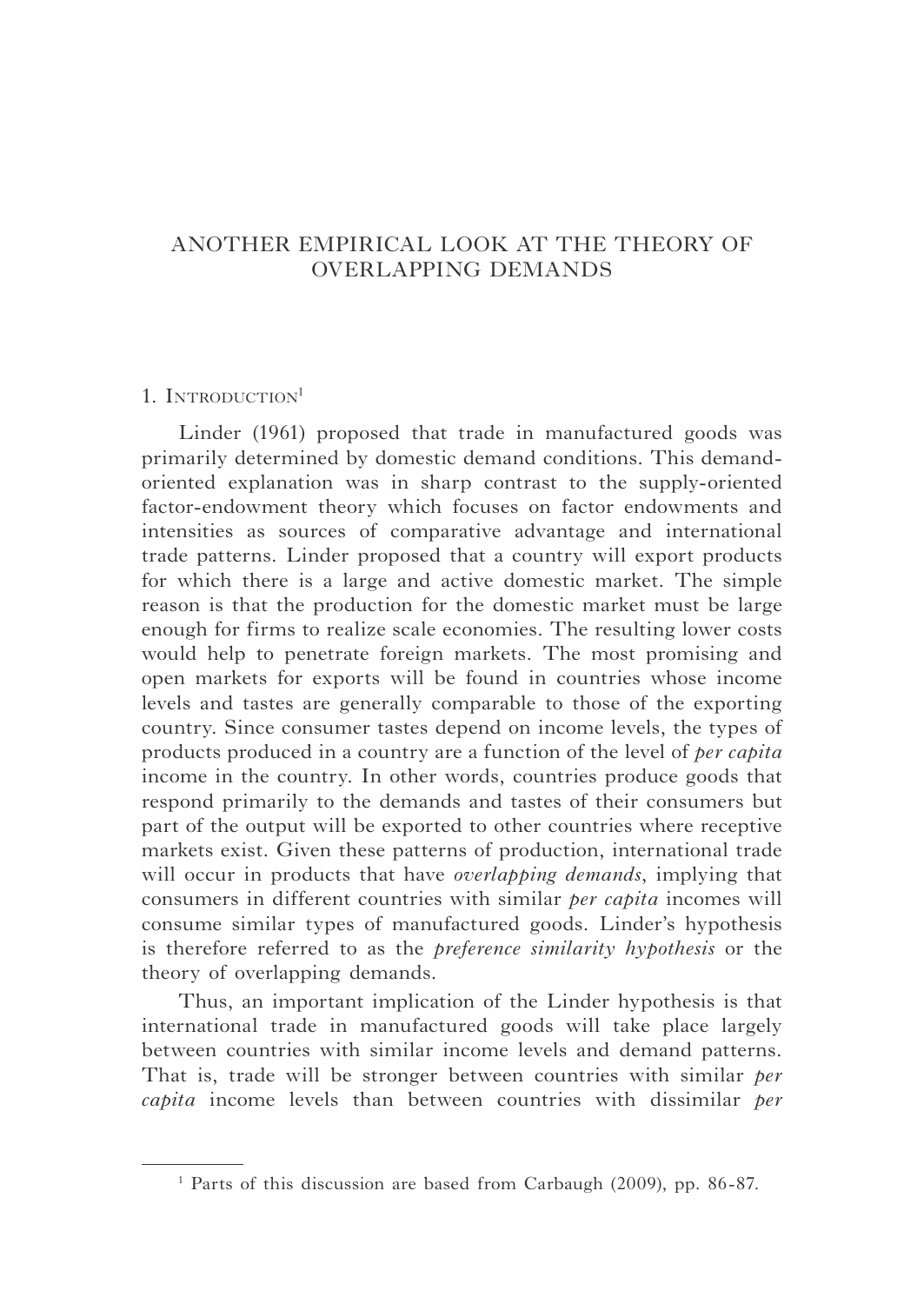*capita* income levels. Standards of living are determined in part by the factor endowment of countries. It is commonly acknowledged that countries with large amounts of capital per worker tend to be more productive and richer than countries with lower amounts of capital per worker. Therefore, there should be a considerable volume of trade between countries with similar characteristics. Rich countries will tend to trade with other rich countries and poor countries with other poor countries. This implication of Linder's hypothesis presents a sharp contrast to the predictions of the Heckscher-Ohlin theory in which countries with dissimilar factor endowments would appear to have the greatest incentives to trade with one another because they would exhibit the greatest disparity in autarky prices. Further, a country's exports will differ from its imports because different factor proportions will be required for the production of the two categories of products. Linder's theory also implies that the products traded will be similar but differentiated in some ways. These implications seem to be supported by the observation that the great majority of international trade in manufactured products takes place among the relatively high-income countries such as the United States, Japan, Canada and members of the European Union. Furthermore, it is also true that the most rapid growth in international trade in manufactured goods in the post World War II period was between industrialized countries, particularly in Western Europe (Krugman and Obstfeld , 2006). After the major economies of continental Europe formed the European Economic Community (EEC) in 1957, trade within the EEC grew twice as fast as world trade as a whole during the 1960s. To be sure, Linder's theory does not imply that there will be no trade in manufactured goods between rich and poor countries. Since wealthy and poor people reside in rich and poor countries alike, there is bound to be some overlap in demand structures. However, the potential for trade in manufactured goods is small when the extent of demand overlap is small.

Linder suggested that his theory was applicable only to trade in differentiated manufactured goods in which consumer tastes and scale economies were deemed to be particularly important. He believed that trade in raw material or agricultural products can be adequately explained by the traditional theory with its emphasis on the supply of productive factors, including climate and natural resources. Linder's model also provides an explanation for *intra-industry trade*, an important phenomenon in international trade, which depends on economies of scale and implies imperfectly competitive markets. Such trade occurs when countries both export and import the same types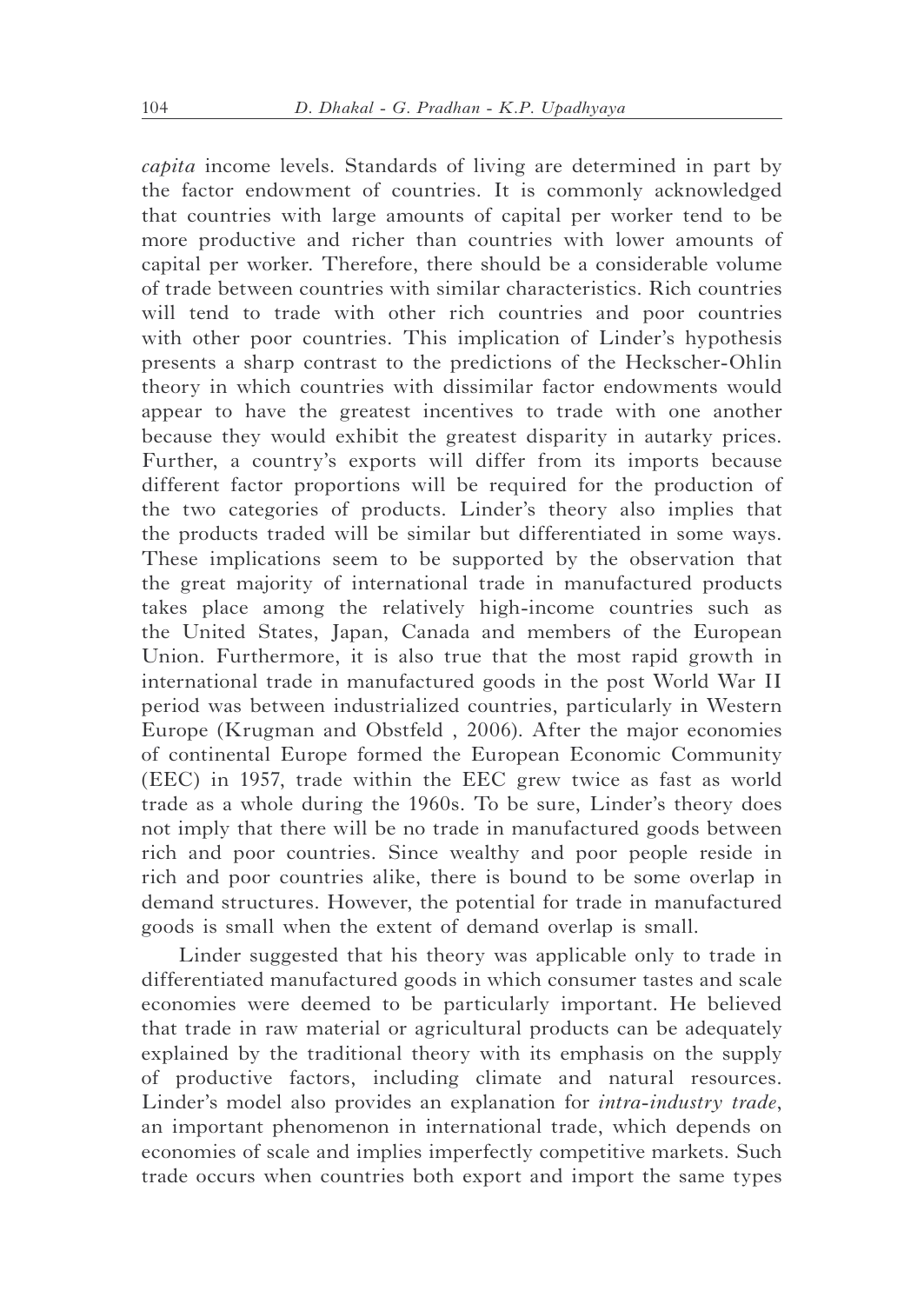of products. Simple models of comparative advantage would seem to rule out this type of trade pattern. However, if trade takes place to satisfy the need for variety in consumption, as Linder suggests, intra-industry trade is not surprising.

In this paper we test the Linder hypothesis for five East Asian countries: Indonesia, Malaysia, the Philippines, South Korea and Thailand using panel data for 1997, 1999, 2001, 2003, and 2005. For this purpose, a modified gravity model is developed which is estimated using a fixed-effects estimator. The rest of the paper is organized as follows. The next section provides a brief review of the empirical literature. Section 3 presents the theoretical background and methodology. Section 4 reports the empirical results and analysis. Section 5 provides a summary and concludes.

### 2. Brief review of literature

Linder's theory has been subjected to a variety of empirical tests. The overall results are generally inconclusive. On one hand, the Linder hypothesis has been supported by several studies. For instance, Sailors *et al.* (1973) found that the greater the difference in *per capita* incomes of countries, the less intensely the countries will trade with one another, supporting the Linder theory. However, it was argued that since countries with similar income levels have tended to be close geographically and culturally, this strong trade may reflect low transaction costs. Thursby and Thursby (1987) in their study of trade in manufactured products of 13 European industrialized countries, Canada, Japan, the United States and South Africa found strong support for Linder's theory, after allowing for distance between countries and other determinants of trade. Only Canada and South Africa failed to have a significantly negative regression coefficient for *per capita* income differences with a trading partner on the volume of trade with that trading partner. Several more recent studies also lend support to the Linder hypothesis. For example, Bergstrand (1990) finds that *per capita* income differentials tend to explain intraindustry trade. Chow *et al.* (1999) test the Linder hypothesis for trade between the four original tiger economies (Hong Kong, Singapore, South Korea and Taiwan) and their major OECD markets during the 1965-1990 period. They conclude that the Linder hypothesis may provide a relatively good explanation of trade for countries above some *per capita* income threshold and for trade in differentiated products. Fillat-Castejon and Serrano-Sanz (2004) in their study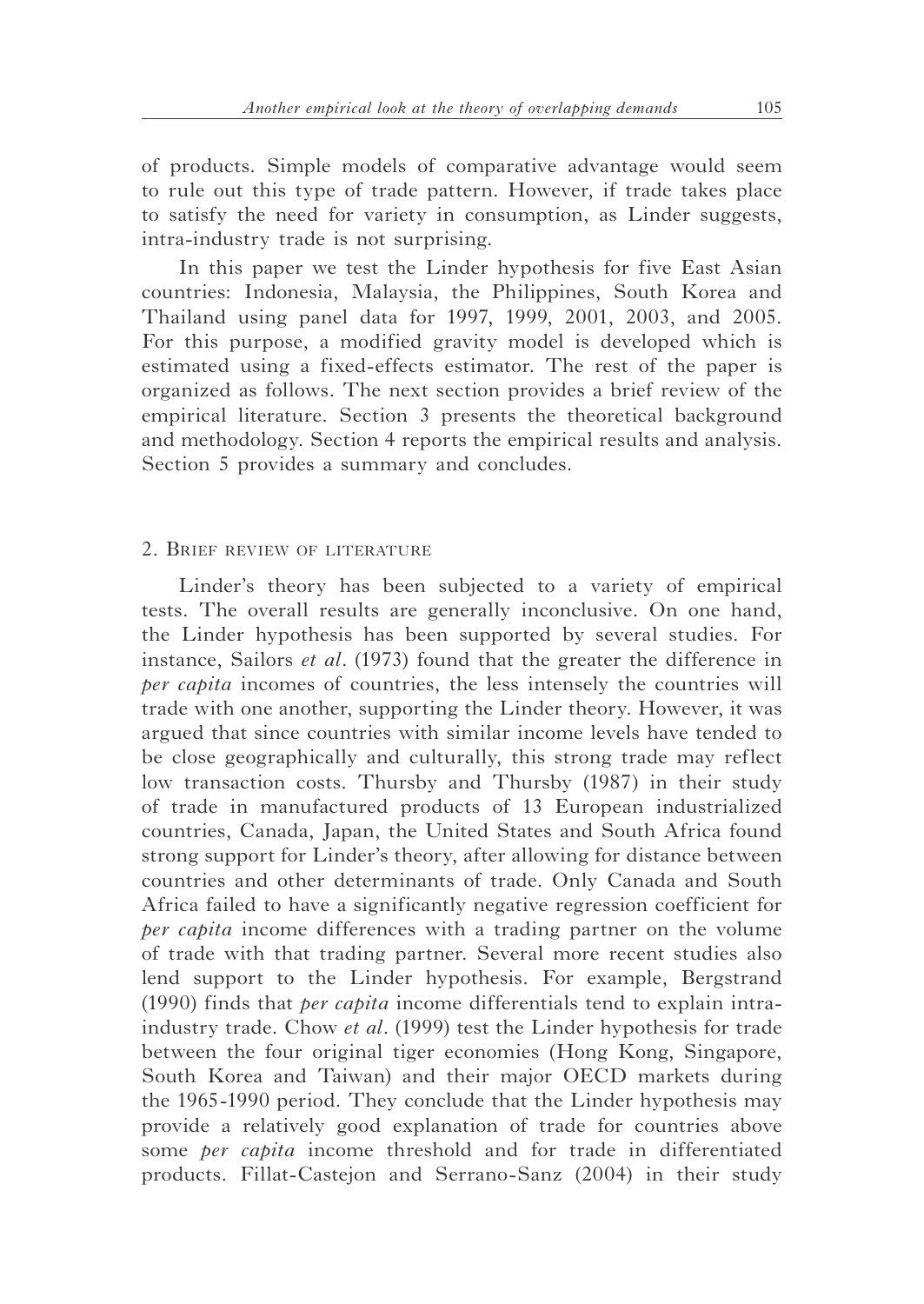of Spain using data for the 1959-1986 period find internal demand to be an important determinant of trade and suggest that foreign markets can be considered an extension of the domestic market. Fink *et al.* (2005) report support for Linder's hypothesis based on product quality for most consumer goods. Finally, Leitão and Faustino (2006) examine the features and determinants of Portuguese intra-industry trade from 1995 to 2003 and find that differences in income levels have a positive impact on intra-industry trade.

Other empirical studies, however, have failed to find support for Linder's proposition. For instance, Kennedy and McHugh (1980) test the Linder hypothesis for 14 industrialized countries using data for the 1960-1975 period. Their results do not support the Linder hypothesis. Qureshi *et al.* (1980) test Linder's theory for 10 regions in the United States with each region comprised of states with geographic and *per capita* income similarities. Kennedy and McHugh (1983) study U.S. trade with 57 countries using data for 1963, 1970 and 1976. They find no association between income differences and trade intensity. Hoftyzer (1984) using data for 58 countries for 1970 finds that international trade is affected by distance and membership in free trade areas but finds no support for the Linder trade thesis. In their study of 13 developed and 34 developing countries using data for 1980, Linnemann and van Beers (1988) conclude that similar levels of *per capita* incomes are not associated with a stronger trade in manufactures. They find that trade intensity tends to increase as *per capita* income of trading partners increases. For developed countries, however, the Linder hypothesis is not rejected when the absolute difference in *per capita* incomes is used as an explanatory variable.

#### 3. Theoretical background and methodology

As discussed above, Linder's overlapping demands theory predicts that the bilateral trade pattern between two nations is determined by the similarity in their *per capita* incomes. Following Choi (2002), we develop the following model in order to test Linder's hypothesis:

$$
log (Xratio_{ijt}) = c_0 + c_1 log(PCYdiff_{ijt}) + c_2 log(PCYsum_{ijt}) + c_3 log(DIST_{ij}) + c_4 ASEAN_{ij} + e_{ijt}
$$
\n(1)

where

 $i =$  exporting country

 $j =$  importing country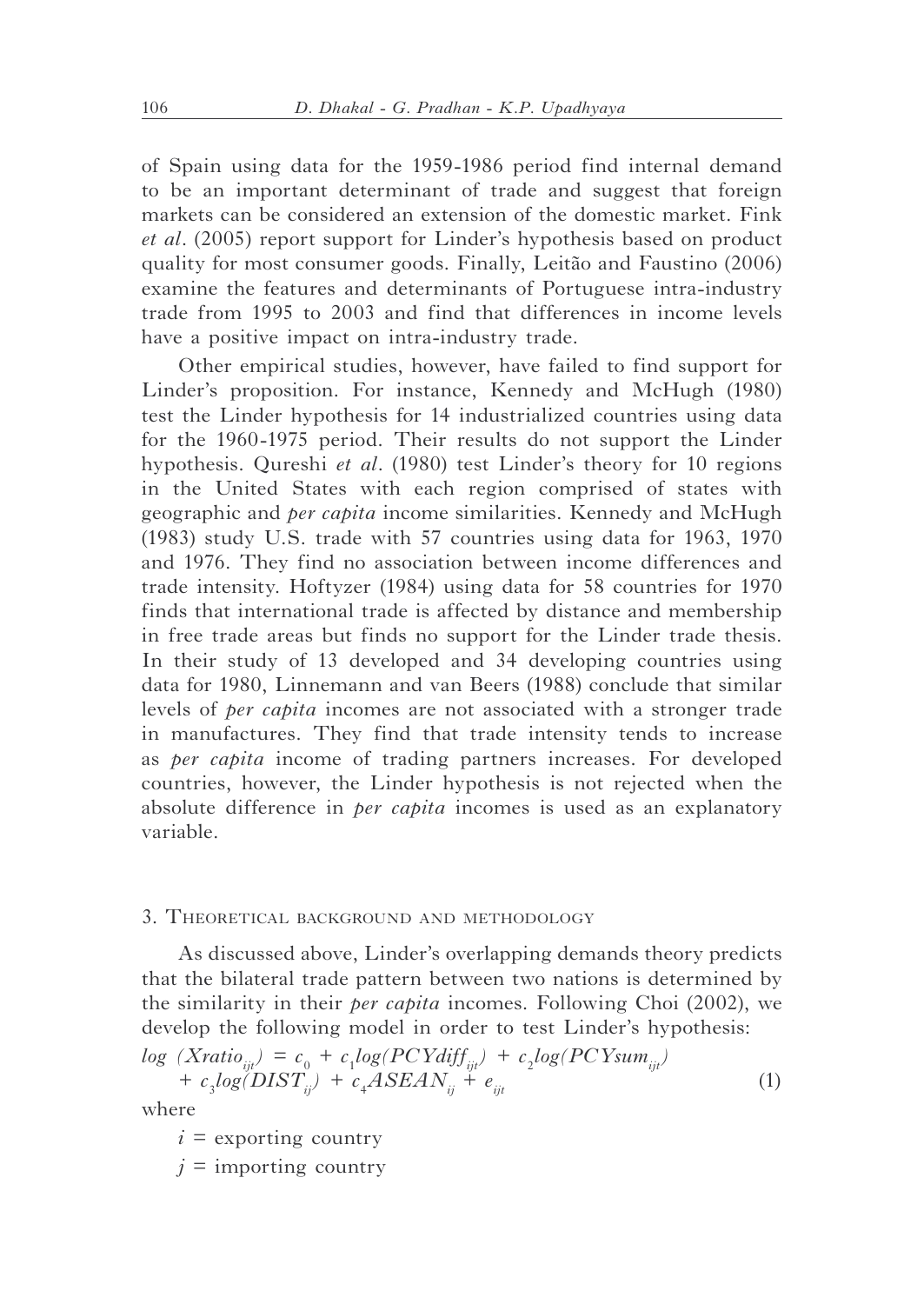$X =$  exports *Y* = Gross Domestic Product (GDP) *PCY* = *Per Capita* GDP  $log(Xratio_{ii}) = log((X_{ii}/)(Y_{it} + Y_{it}))$  $log(PCYdiff_{ijt}) = log(|PCY_{it} - PCY_{jt}|/(~PCY_{it} + PCY_{jt})$  $log(PCYsum_{ii} = log(PCY_{it} + PCY_{it})$  $DIST = distance between the two countries *i* and *j* (between the$ largest port city of each country)  $ASEAN_{ii}$  = dummy variable, 1 for ASEAN member, 0 otherwise.  $e_{ii}$  = random error term *t =* 1997, 1999, 2001, 2003, 2005

In order to normalize the dependent variable (exports) it was first divided by the sum of the GDP of both countries (*i* and *j*) after which a logarithmic transformation was made. Likewise, we normalize the *per capita* income difference by dividing it by the sum of the *per capita* incomes of both countries and transforming it into logarithmic values.

Since we have used pooled data for 1997, 1999, 2001, 2003 and 2005, we have included dummy variables to represent these time periods. The final model that is to be estimated after including the dummy variables is as follows:

 $log(Xratio_{ijt}) = c_0 + c_1 log(PCYdiff_{ijt}) + c_2 log(PCYsum_{ijt}) + c_3 log(DIST_{ij})$ *+ c*<sup>4</sup> *ASEANij + c*<sup>5</sup> *DUM97ij + c*<sup>6</sup> *DUM99ij +c*<sup>7</sup> *DUM01ij + c*<sup>8</sup> *DUM03ij + c*<sub>9</sub>*DUM05*<sup> $\frac{1}{ii}$ *+ v*<sub>iit</sub></sup>  $DUM05^{\text{+}}_{ij}$  v<sub>ijt</sub> (2)

where *DUM*s are the dummy variables for the various years and  $v_{ij}$ is the random error term. The dummy variable, *DUM*, is defined as 1 for that particular year and 0 otherwise (e.g., *DUM97* is defined as 1 for the year 1997 and 0 otherwise). In addition to estimating equation (2) we also estimate equation (1) for each year in our sample.

A negative and a statistically significant estimated value of  $c<sub>1</sub>$ would lend empirical support to the Linder hypothesis. Alternatively, if the estimated value of  $c<sub>1</sub>$  is positive or not statistically significant even with a negative sign, the hypothesis should be refuted. With respect to  $c_2$ , since increasing *per capita* incomes of both trading nation increases trade volume (both bilateral exports), this coefficient would be expected to carry a positive and statistically significant coefficient. The standard gravity model suggests that, all else constant, the distance between the two trading hubs reduces the level of trade among those two hubs. Based on this argument, it is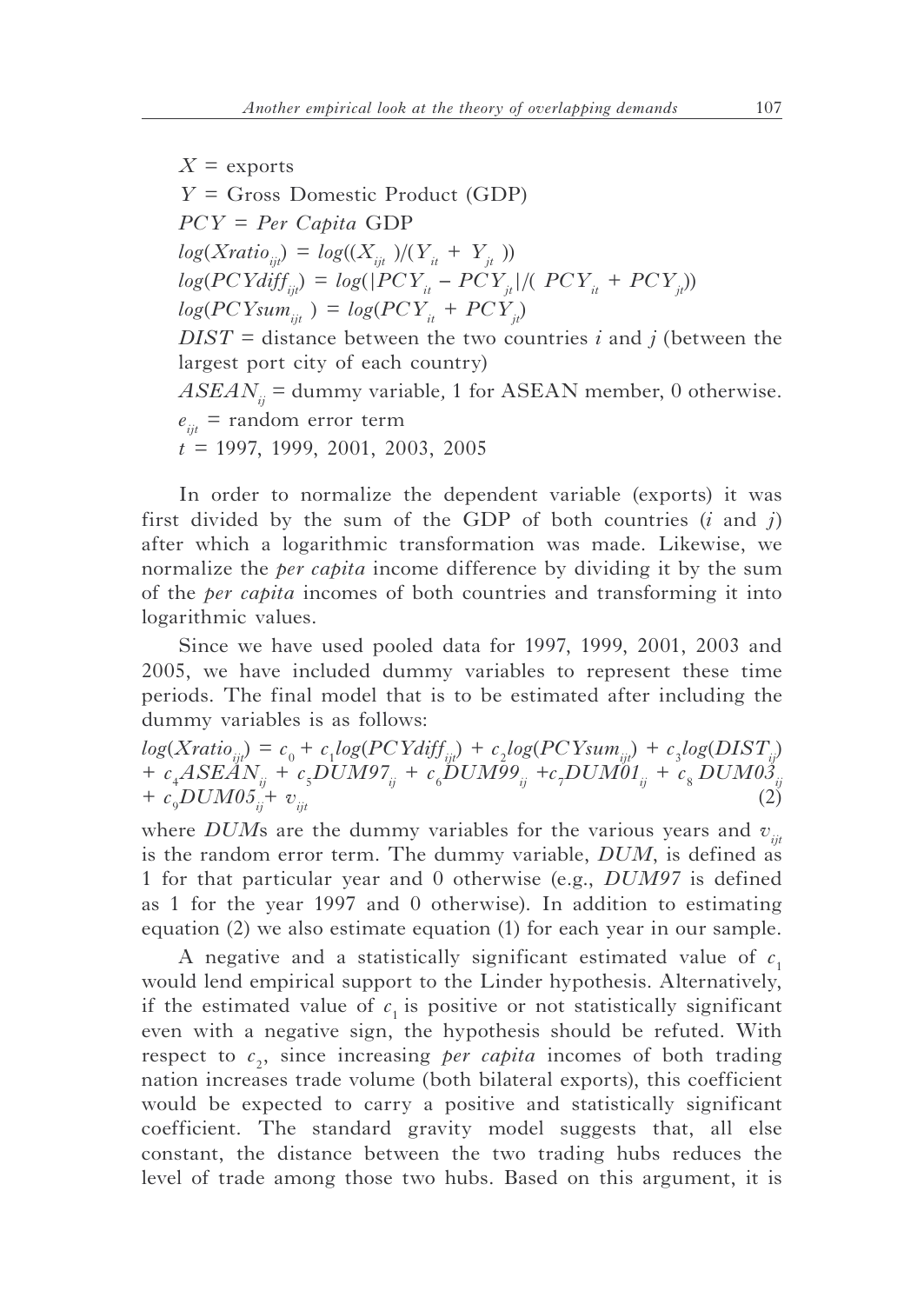expected that  $c<sub>3</sub>$  will carry a negative sign. Since ASEAN members are covered by a preferential trading system (AFTA or ASEAN Free Trade Area), it is expected that  $c_4$  will carry a positive sign. The coefficients of the dummy variables, *a priori*, are indeterminate.

As indicated earlier, we have selected Indonesia, Malaysia, the Philippines, South Korea and Thailand for our study. In addition to including the trade data for these countries with one another, we have also included their bilateral trade data with Japan, Singapore, Hong Kong, China, Australia, the United Kingdom and the United States. Using data for 1997, 1999, 2001, 2003 and 2005 for each country, a panel data set of 275 observations is created. All the data are obtained from the World Bank's World Development Indicators 2006 (CD-ROM), except for the data for distance which are derived from the timeanddate.com website.

### 4. Empirical results

The estimation of equation 1 for each year in the sample is reported in Table 1. The estimation of equation 2 is reported in Table 2 which shows the results from three sets of equations. Column 1 reports the results from the full sample. In order to check the robustness of our results, we split the sample into two groups and re-estimate the model. The results of these estimations are reported in the second and third columns. As opposed to splitting the sample data in the middle we separate it between 165 observations and 110 observations to ensure that the data for a single country is not divided between the two samples. All three estimations are corrected for first-degree autocorrelation. The estimated results from all the estimations are consistent with one another in terms of their size, direction and level of significance which provide some indication of the robustness of our results.

The overall results of our estimations appear fine in terms of the goodness of fit, F-values and the direction of the coefficients of the variables. As expected, the coefficient of *log(PCYsum)* in all the estimations is positive and statistically significant. This result suggests that an increase in *per capita* income in the trading nation is associated with an increase in the level of exports of the trading nation. Similarly, the coefficient of the variable *ASEAN* is also positive and statistically significant. This result is not surprising given that these countries enjoy a preferential trading arrangement among themselves. Following the gravity model, we have included the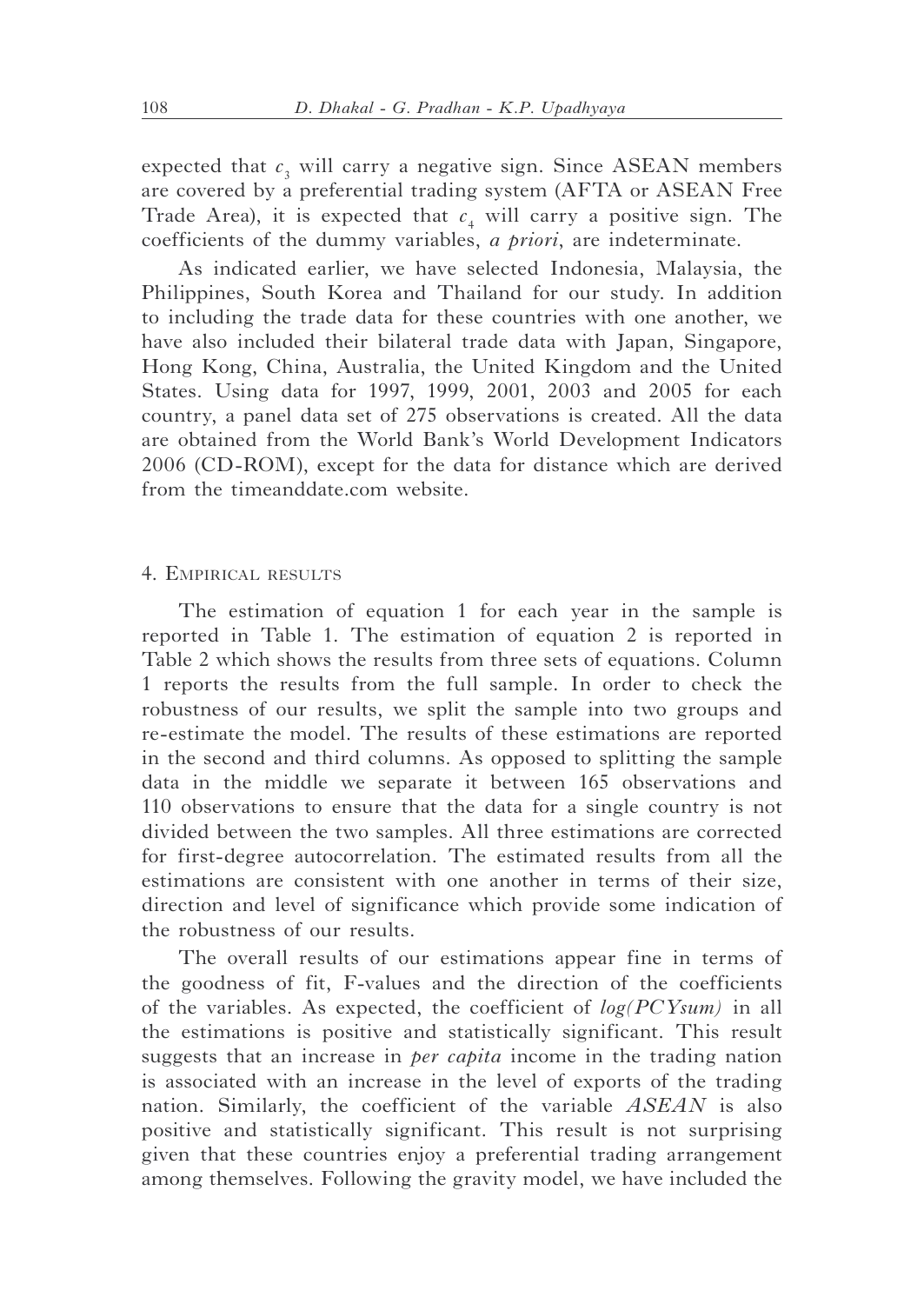| Variable/Year    | 1997         | 1999         | 2001         | 2003         | 2005         |
|------------------|--------------|--------------|--------------|--------------|--------------|
| Constant         | $-2.43$      | $-1.99$      | $-1.11$      | $-0.54$      | $-0.47$      |
|                  | $(3.19)$ *** | $(2.46)$ **  | (1.49)       | (0.70)       | (0.58)       |
| Log(PCYdiff)     | 0.06         | $-0.01$      | 0.24         | 0.05         | $-0.07$      |
|                  | (0.36)       | (0.02)       | (1.34)       | (0.28)       | (0.40)       |
| Log(PCYsum)      | 0.57         | 0.47         | 0.33         | 0.33         | 0.36         |
|                  | $(3.93)$ *** | $(3.12)$ *** | $(2.35)$ **  | $(2.17)$ **  | $(2.27)$ **  |
| Log(DIST)        | $-0.33$      | $-0.32$      | $-0.35$      | $-0.43$      | $-0.46$      |
|                  | $(5.30)$ *** | $(5.43)$ *** | $(6.56)$ *** | $(7.51)$ *** | $(7.42)$ *** |
| <i>ASEAN</i>     | 0.29         | 0.37         | 0.33         | 0.24         | 0.22         |
|                  | $(2.32)$ **  | $(2.96)$ *** | $(2.90)$ *** | $(2.00)$ **  | $(1.67)$ *   |
| Adj $R^2$        | 0.54         | 0.55         | 0.63         | 0.63         | 0.61         |
| $\overline{F}$   | $16.65***$   | $17.44***$   | 24.17***     | $24.36***$   | 22.52***     |
| $\boldsymbol{n}$ | 55           | 55           | 55           | 55           | 55           |

Table 1 - *Estimation of Equation 1 for Different Years Dependent Variable log(Xratio)*

Figures in parentheses are the t values for the corresponding coefficients. \*\*\*, \*\*, and \* indicate significant at 1, 5, and 10 percent levels.

variable *log*(*DIST*)*.* As predicted by theory, the estimated coefficient of this variable is found to be negative and significant.

The main focus of our study is the variable *log*(*PCYdiff*). As indicated above, the coefficient of this variable indicates whether the Linder hypothesis holds true or not. As seen in Table 1 the coefficient of this variable is positive but not statistically significant in all the estimations except for the year 2005. For the year 2005, although this variable carries a negative coefficient, it is very small and is not statistically significant. As indicated above, Table 2 reports the estimation of the model using panel data from all the years in our sample. As seen in Table 2, the coefficient of this variable is positive in the full sample estimation as well as in the estimation of one of the split samples, but the coefficients are not statistically significant. In the third estimation, the coefficient is negative as predicted by the Linder hypothesis, but the size of the coefficient is very small and statistically not different from zero. Based on these findings, it may be argued that our empirical findings do not support the theory of overlapping demands and thus refute Linder's preference similarity hypothesis.

How might these results be explained? Since our analysis uses data on total trade and not trade in manufactured goods as suggested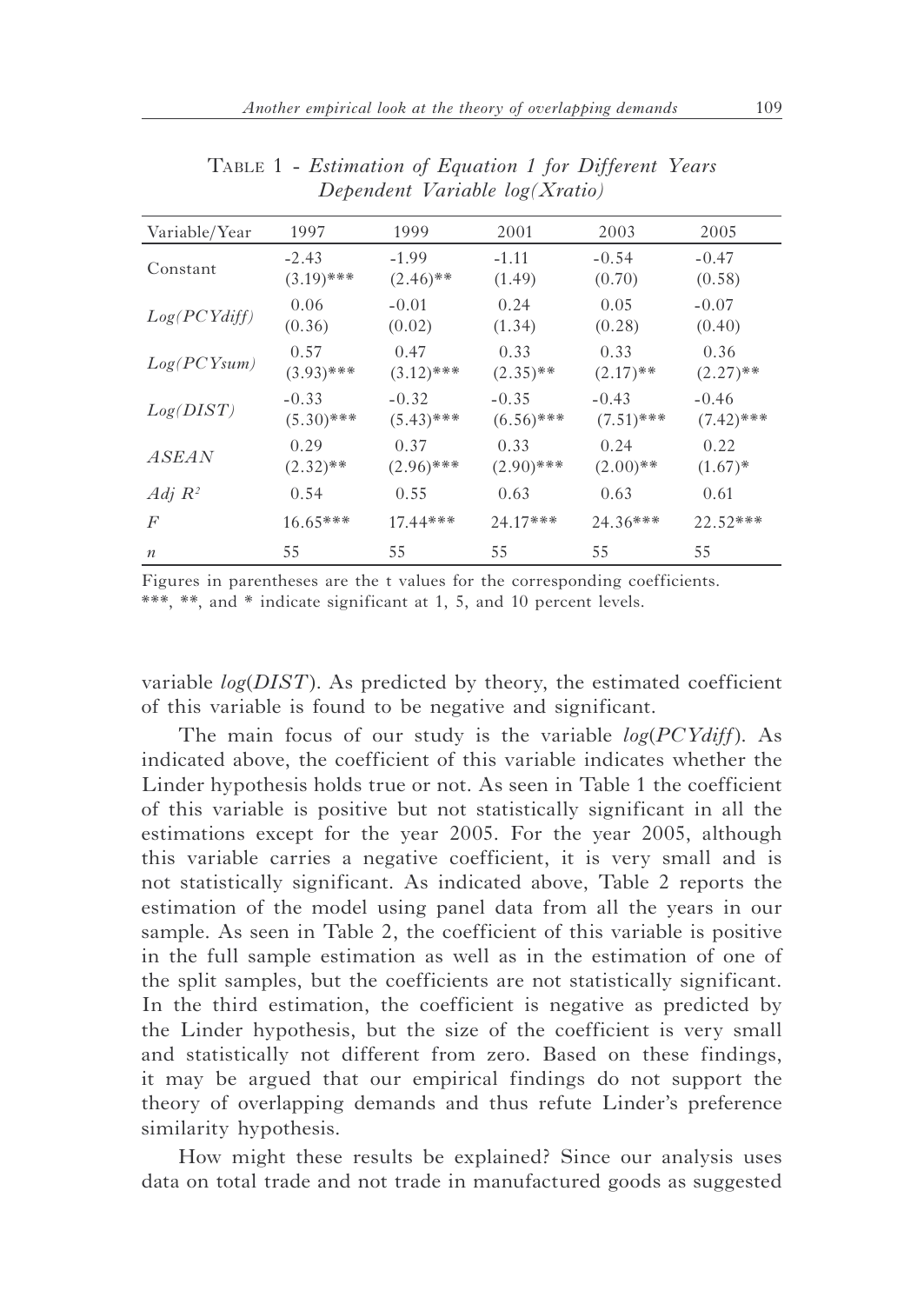| Variable           | Estimation 1  | Estimation 2<br>(Full Sample, $n = 275$ ) (Sample Size $n = 165$ ) | Estimation 3<br>(Sample Size $n = 110$ ) |
|--------------------|---------------|--------------------------------------------------------------------|------------------------------------------|
| Log(PCYdiff)       | 0.01          | 0.09                                                               | $-0.06$                                  |
|                    | (0.46)        | (0.86)                                                             | (0.75)                                   |
| Log(PCYsum)        | 0.41          | 0.42                                                               | 0.30                                     |
|                    | $(6.94)$ ***  | $(5.42)$ ***                                                       | $(3.59)$ ***                             |
| Log(DIST)          | $-0.33$       | $-0.40$                                                            | $-0.25$                                  |
|                    | $(4.56)$ ***  | $(9.47)$ ***                                                       | $(6.76)$ ***                             |
| <i>ASEAN</i>       | 0.26          | 0.20                                                               | 0.25                                     |
|                    | $(4.56)$ ***  | $(2.28)$ **                                                        | $(3.37)$ ***                             |
| DUM97              | $-1.69$       | $-1.30$                                                            | $-1.86$                                  |
|                    | $(4.83)$ ***  | $(2.37)$ **                                                        | $(3.37)$ ***                             |
| DUM99              | $-1.68$       | $-1.17$                                                            | $-1.90$                                  |
|                    | $(4.88)$ ***  | $(2.33)$ **                                                        | $(4.27)$ ***                             |
| DUM01              | $-1.67$       | $-1.14$                                                            | $-1.80$                                  |
|                    | $(4.85)$ ***  | $(2.27)$ **                                                        | $(4.11)$ ***                             |
| DUM03              | $-1.70$       | $-1.14$                                                            | $-1.80$                                  |
|                    | $(4.90)$ ***  | $(2.24)$ **                                                        | $(4.08)$ ***                             |
| $DUM$ 05           | $-1.69$       | $-1.15$                                                            | $-1.86$                                  |
|                    | $(4.83)$ ***  | $(2.24)$ **                                                        | $(4.21)$ ***                             |
| AR(1)              | 0.76          | 0.79                                                               | 0.73                                     |
|                    | $(18.76)$ *** | $(15.63)$ ***                                                      | $(10.47)$ ***                            |
| Adj R <sup>2</sup> | 0.843         | 0.873                                                              | 0.796                                    |
| DW                 | 1.993         | 1.900                                                              | 2.200                                    |
| $\boldsymbol{F}$   | 164.4         | 126.8                                                              | 47.99                                    |

Table 2 - *Estimation of Equation 2 Dependent Variable log(Xratio)*

Figures in parentheses are the *t*-values for the corresponding coefficients. \*\*\* and \*\* indicate significant at the 1 and 5 percent level.

by Linder, it does not provide a meticulous test of Linder's thesis which could still turn out to be true. This possibility seems unlikely, however. The data for the countries in our sample indicate that international trade is overwhelmingly important for these countries and they engage in a great deal of trade in manufactured goods, most of which is with high-income trading partners (and not among themselves). Therefore, the results of our study lead us to believe that domestic demand is less of a significant factor in explaining comparative advantage and trade patterns in our sample countries and that supply-side considerations such as factor endowments and factor intensities may play a much more pronounced role.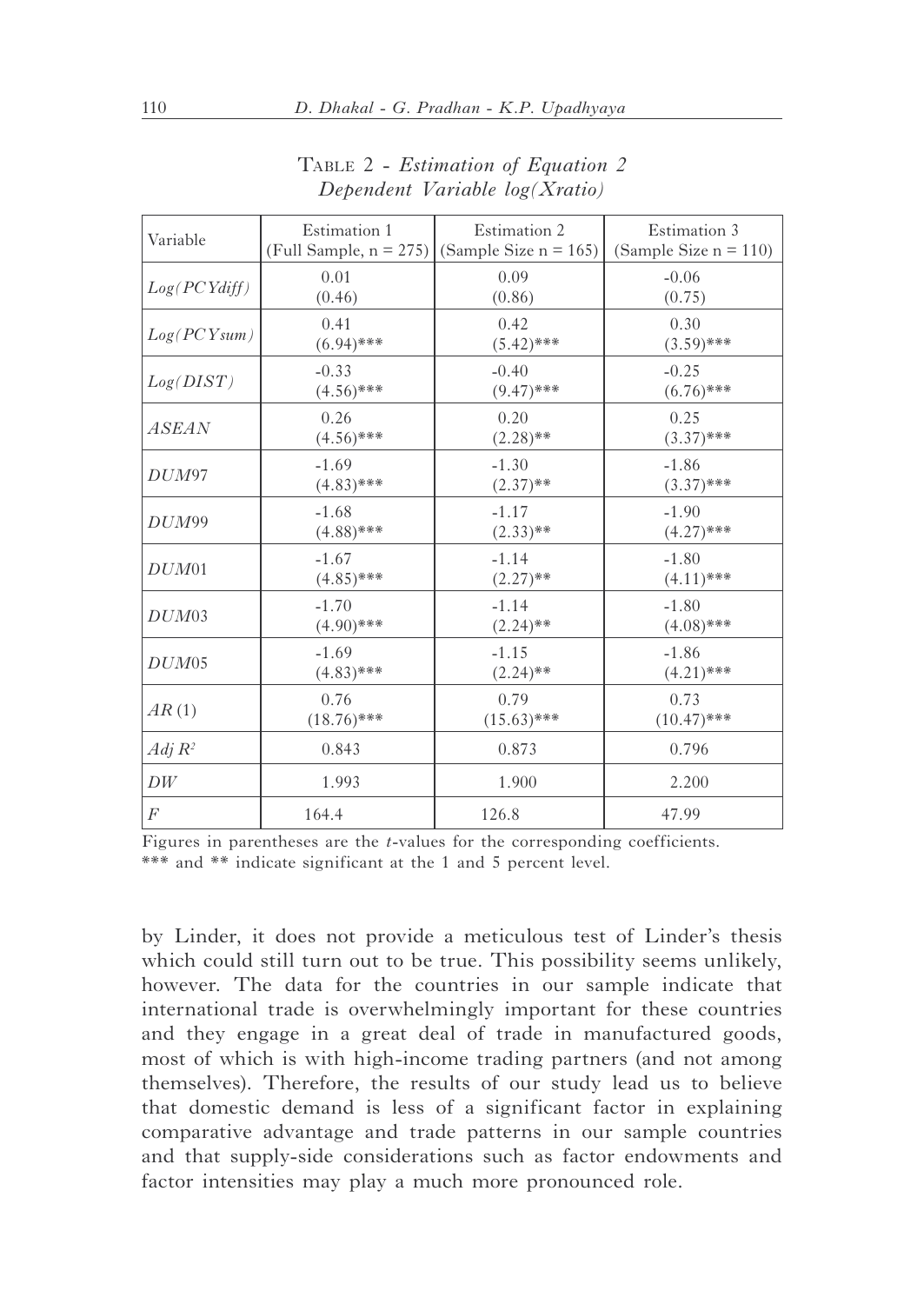### 5. Summary and conclusion

According to Linder's theory of overlapping demands, international trade in manufactured goods is determined primarily by domestic demand conditions. This theory implies that such trade will be stronger between countries with similar *per capita* income levels than between countries with dissimilar *per capita* incomes. In this paper, we test the Linder hypothesis for five East Asian countries: Indonesia, Malaysia, the Philippines, South Korea and Thailand using cross-sectional as well as panel data for 1997, 1999, 2001, 2003 and 2005.

In addition to bilateral trade data for these countries with one another, we also include their bilateral trade data with their other major trading partners. First, we develop and estimate a modified gravity model for each year in the sample. Next, we construct panel data using data from all the sample years and estimate the models in three forms using a fixed-effects estimator. The overall results of our estimations are quite robust and do not support Linder's hypothesis. Given the overwhelming importance of international trade to the economies of our sample countries and that these countries conduct most of their manufactured goods trade with highincome countries, our results are not entirely surprising. However, it should be noted that our study uses total trade (exports) rather than trade in manufactured goods and uses *per capita* income to measure preference similarity. Although Linder himself employed these variables, they are still proxies for the variables discussed by Linder in his theory.

DHARMENDRA DHAKAL

*Department of Economics and Finance, Tennessee State University, Nashville, Tennessee, USA*

Gyan Pradhan

*Department of Economics, Eastern Kentucky University, Richmond, Kentucky, USA*

Kamal P. Upadhyaya *Department of Economics and Finance, University of New Haven, West Haven, Connecticut, USA*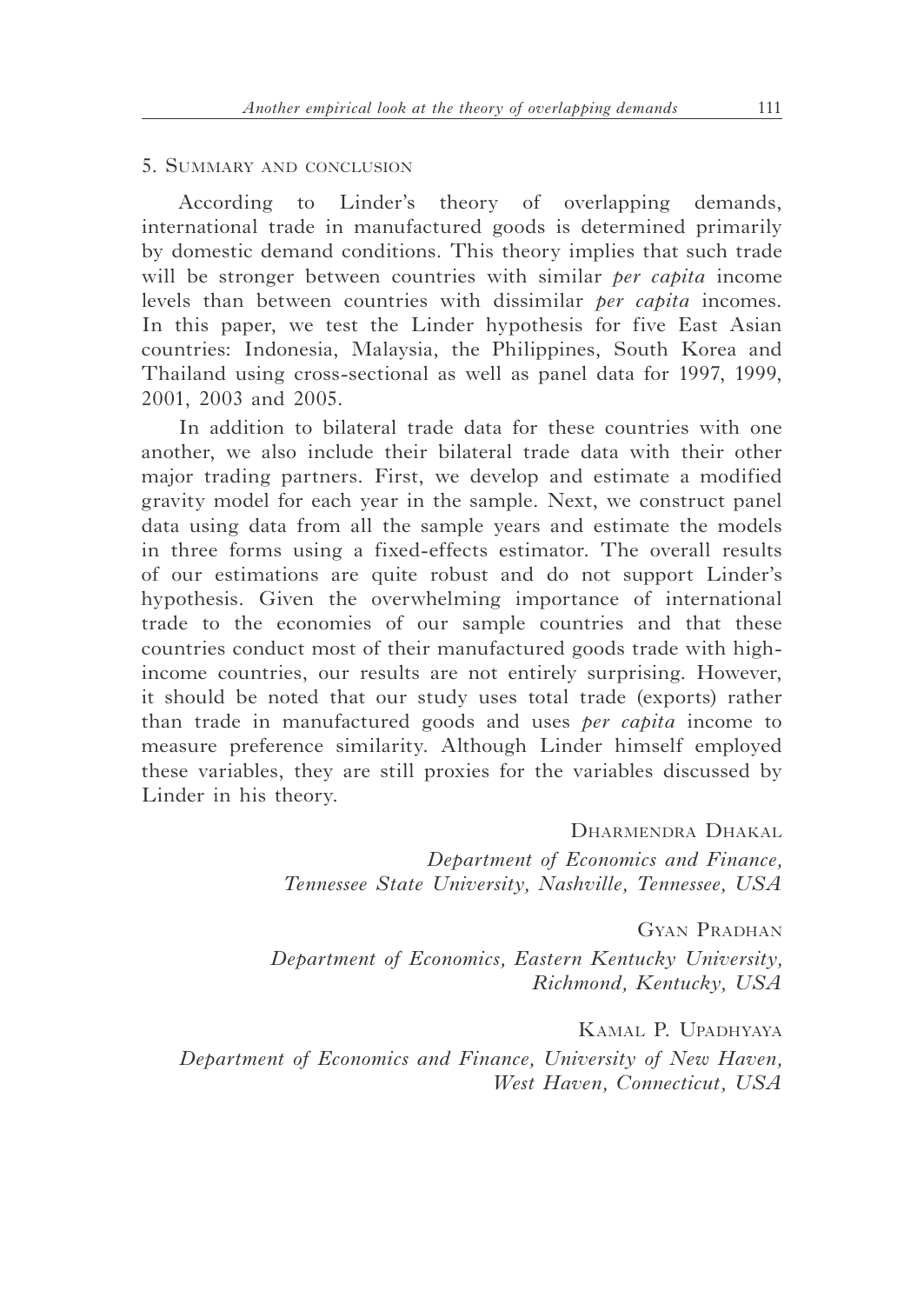## REFERENCES

- Bergstrand, J*.* (1990), "The Heckscher-Ohlin-Samuelson Model, the Linder Hypothesis, and the Determinants of Bilateral Intra-industry Trade", *Economic Journal*, 100(404), 1216-1299.
- Carbaugh, R.J. (2009), International Economics, 12th edition, South-Western Cengage Learning: Mason.
- Choi, C. (2002), "Linder Hypothesis Revisited", *Applied Economics Letters*, 9(9), 60-605.
- Chow, P., M. Kellman and Y. Shachmurove (1999), "A Test of the Linder Hypothesis in Pacific NIC Trade 1965-1990", *Applied Economics*, 31(2), 175-182.
- Fillat-Castejón, C. and J. Serrano-Sanz (2004), "Linder Revisited: Trade and Development in the Spanish Economy", *International Review of Applied Economics*, 18(3), 323-348.
- Fink, C., B.S. Javorcik and M. Spatareanu (2005), "Income-Related Biases in International Trade: What do Trademark Registration Data Tell Us?", *Review of World Economics*, 141(1), 79-103.
- Hoftyzer, J. (1984), "A Further Analysis of the Linder Trade Thesis", *Quarterly Review of Economics and Business*, 24(2), 57-70.
- Kennedy, T. and R. McHugh (1980), "An Intertemporal Test and Rejection of the Linder Hypothesis", *Southern Economic Journal*, 46(3), 898-903.
- Kennedy, T. and R. McHugh (1983), "Taste Similarity and Trade Intensity: A Test of the Linder Hypothesis for United States Exports", *Weltwirtschaftliches-Archiv*, 119(1), 84-96.
- Krugman, P. and M. Obstfeld (2006), International Economics: Theory and Policy, 7<sup>th</sup> edition, Addison Wesley: Reading.
- Leitão, N. and H. Faustino (2006), "Country-Specific Determinants of Horizontal and Vertical Intra-Industry Trade in Portugal", Paper presented at Fifth GEP Postgraduate Conference, 21-22 April, University of Nottingham.
- Linder, S. (1961), An Essay in Trade and Transformation, John Wiley & Sons: New York.
- Linnemann, H. and C. van Beers (1988), "Measures of Export-Import Similarity and the Linder Hypothesis Once Again", *Weltwirtschaftliches-Archiv*, 124(3), 445-457.
- Qureshi, U., G. French and J. Sailors (1980), "Linder's Trade Thesis: A Further Examination", *Southern Economic Journal*, 46(3), 933-936.
- Sailors, J., U. Qureshi and E. Cross (1973), "An Empirical Verification of Linder's Trade Thesis", *Southern Economic Journal*, 40(2), 262-268.

http://www.timeanddate.com/worldclock/distance.html